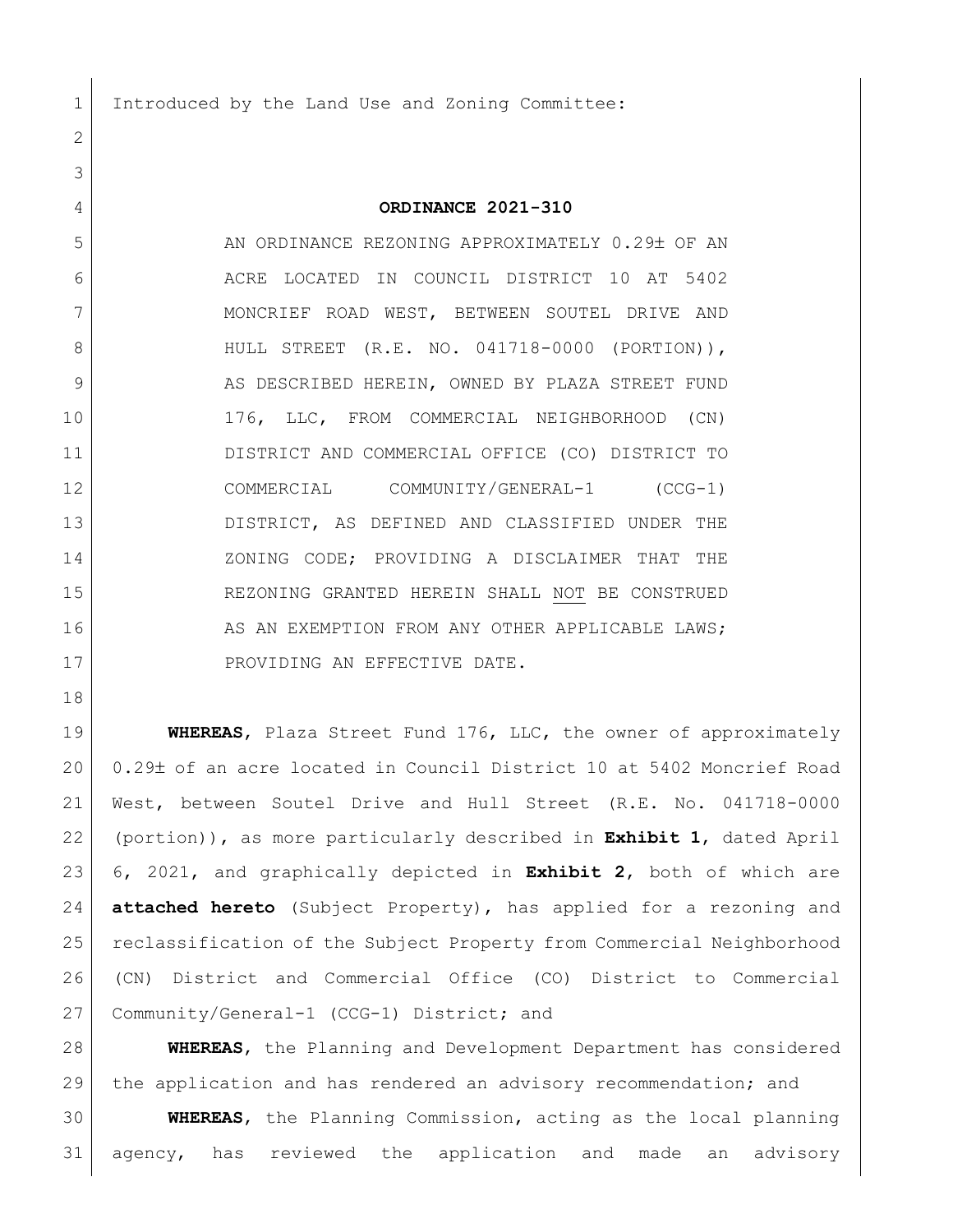1 recommendation to the Council; and

 **WHEREAS**, the Land Use and Zoning Committee, after due notice and public hearing has made its recommendation to the Council; and

 **WHEREAS**, taking into consideration the above recommendations and all other evidence entered into the record and testimony taken at the public hearings, the Council finds that such rezoning: (1) is consistent with the *2030 Comprehensive Plan*; (2) furthers the goals, objectives and policies of the *2030 Comprehensive Plan*; and (3) is 9 | not in conflict with any portion of the City's land use regulations; 10 now, therefore

**BE IT ORDAINED** by the Council of the City of Jacksonville: **Section 1. Property Rezoned.** The Subject Property is hereby rezoned and reclassified from Commercial Neighborhood (CN) District and Commercial Office (CO) District to Commercial Community/General-1 (CCG-1) District, as defined and classified under 16 the Zoning Code, City of Jacksonville, Florida.

 **Section 2. Owner and Description.** The Subject Property is owned by Plaza Street Fund 176, LLC, and is described in **Exhibit 1, attached hereto.** The applicant is Paul Harden, Esq., 1401 Riverplace Boulevard, Suite 901, Jacksonville, Florida 32207; (904) 396-5731.

 **Section 3. Disclaimer.** The rezoning granted herein shall **not** be construed as an exemption from any other applicable local, state, or federal laws, regulations, requirements, permits or approvals. All other applicable local, state or federal permits or approvals shall be obtained before commencement of the development 26 or use and issuance of this rezoning is based upon acknowledgement, 27 representation and confirmation made by the applicant(s), owners(s), developer(s) and/or any authorized agent(s) or designee(s) that the subject business, development and/or use will be operated in strict compliance with all laws. Issuance of this rezoning does **not** approve, promote or condone any practice or act that is prohibited or